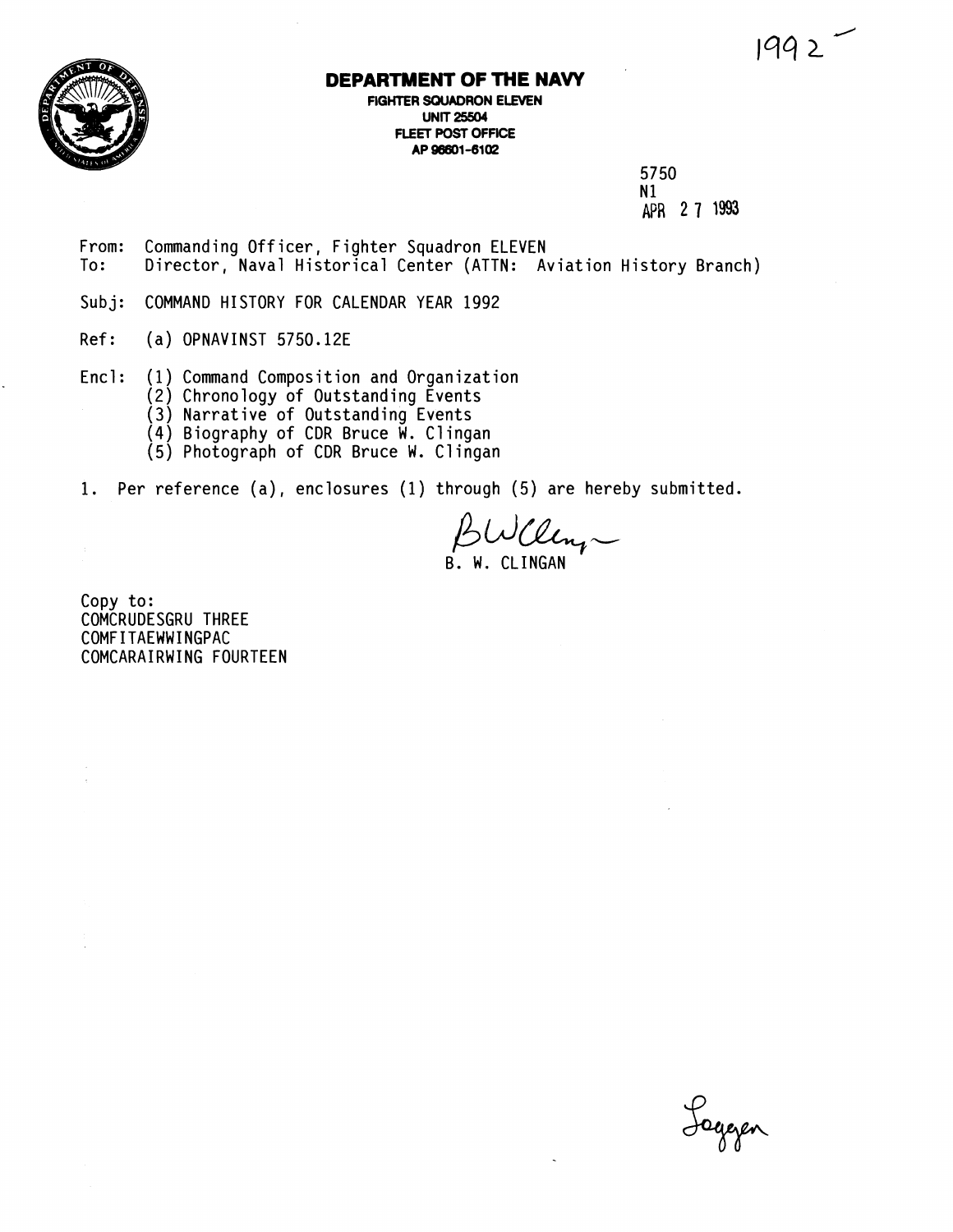COMMANDING OFFICER (01 JAN 92 to 07 DEC 92) CDR Leo F. Enwright, Jr. EXECUTIVE OFFICER (01 JAN 92 to 07 DEC 92) CDR Bruce W. Clingan LOCATION OF COMMAND (01 JAN 92 to 25 FEB 92) Naval Air Station Oceana Virginia Beach, VA 23460 (07 DEC 92 to Present) CDR Bruce W. Clingan (07 DEC 92 to Present) CDR Michael D. Crisp (26 FEB 92 to Present) Naval Air Station Miramar San Diego, CA 92145 ADMINISTRATIVE CONTROL ASHORE (01 JAN 92 to 25 FEB 92) Commander, Fighter Wing One Commander, Tactical Wings, Atlantic Commander, Naval Air Force, U.S. Atlantic Fleet (26 FEB 92 to Present) Commander, Carrier Air Wing FOURTEEN Commander, Fighter Airborne Early Warning Wing, U.S. Pacific Fleet Commander, Naval Air Force, U.S. Pacific Fleet OPERATIONAL CONTROL AFLOAT (01 JAN 92 to 25 FEB 92) Commander, Carrier Air Wing SIX Commander, Carrier Group SIX (26 FEB 92 to Present) Commander, Carrier Air Wing FOURTEEN Commander, Cruiser Destroyer Group THREE A1 RCRAFT (01 JAN 92 to 25 FEB 92) F-14A TOMCAT Tail Code "AE" (26 FEB 92 to Present) F-14D SUPER TOMCAT Tail Code "NK" CARRIER ASSIGNMENTS (01 JAN 92 to 25 FEB 92) USS FORRESTAL (CV 59) Homeported at Mayport Naval Station, Florida (26 FEB 92 to Present) USS CARL VINSON (CVN 70) Homeported at Naval Air Station Alameda, California MISSION Fleet Air Superiority and Power Projection Missions include: Combat Air Patrol, Air Intercept, Maritime Air Superiority and Strike Escort.

Encl (1)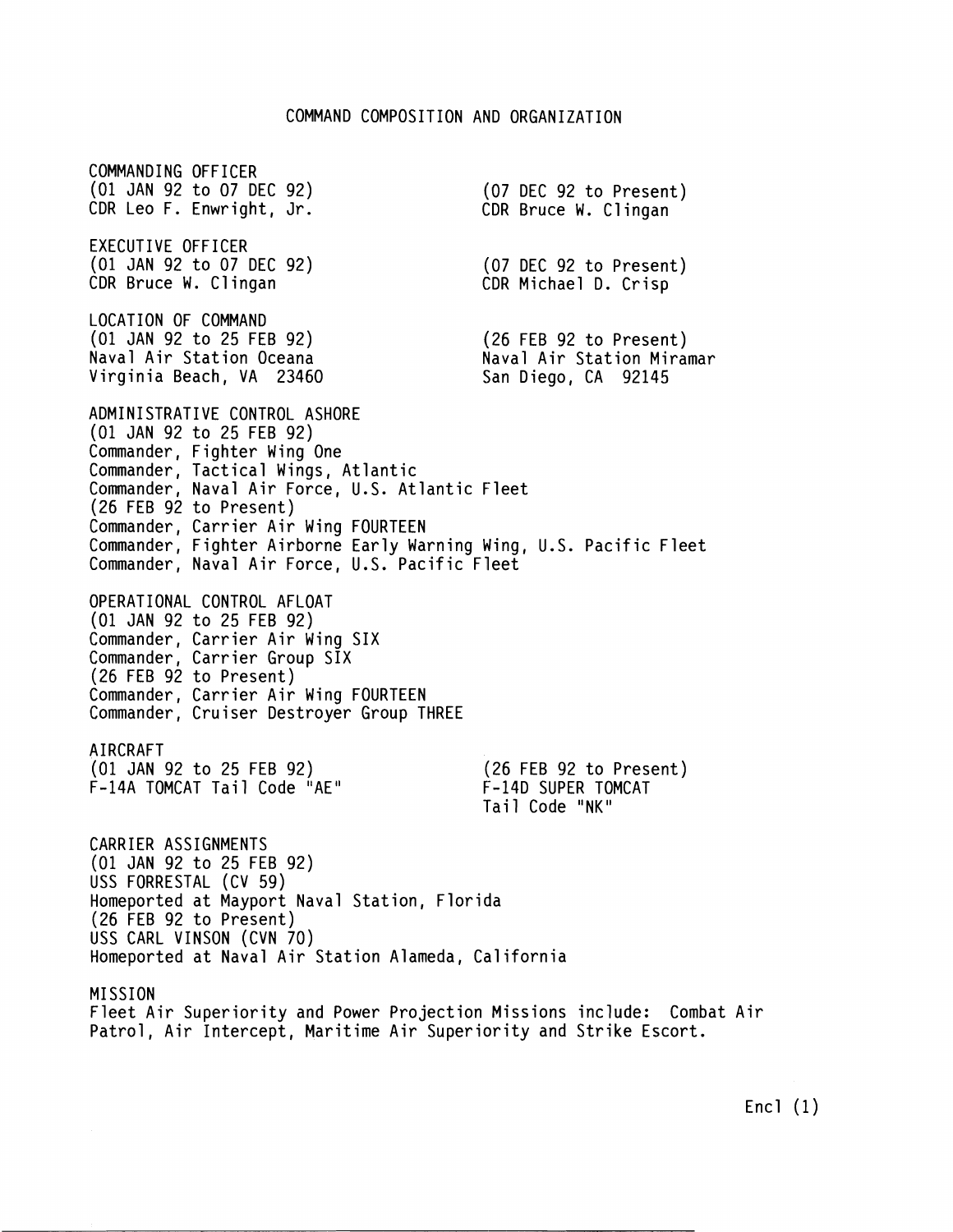## CHRONOLOGY OF OUTSTANDING EVENTS

| <b>JANUARY</b>                                   | Transfer F-14A aircraft to West Coast (VF-24 and VF-211).                                                                                                                                             |
|--------------------------------------------------|-------------------------------------------------------------------------------------------------------------------------------------------------------------------------------------------------------|
| FEBRUARY                                         |                                                                                                                                                                                                       |
| $\mathbf{1}$<br>26<br>28<br>28                   | PCS moves to NAS Miramar commence.<br>CDR ENWRIGHT, Commanding Officer, arrives at NAS Miramar.<br>PCS moves to NAS Miramar complete.<br>Final aircraft transferred to West Coast (VF-24 and VF-211). |
| <b>MARCH</b>                                     |                                                                                                                                                                                                       |
| 02<br>06<br>16                                   | F-14D aircrew transition begins at FRS, VF-124.<br>VF-11 welcomed aboard by NAS Miramar-hosted by VF-124.<br>F-14D transition flights begin.                                                          |
| APRIL                                            | Transition training continues.                                                                                                                                                                        |
| <b>MAY</b>                                       | Transition training continues.                                                                                                                                                                        |
| <b>JUNE</b><br>01                                | VF-11 Maintenance Department stands up and begins<br>squadron maintenance transition program.<br>First F-14D accepted by VF-11.<br>Aircrew transition training completed.<br>Tomcat Ball.             |
| 01<br>10<br>20                                   |                                                                                                                                                                                                       |
| <b>JULY</b><br>01                                | COMFITAEWWINGPAC stand-up inspection - All maintenance programs in<br>place.<br>First F-14D sortie in VF-11 aircraft.                                                                                 |
| 01                                               |                                                                                                                                                                                                       |
| <b>AUGUST</b><br>$25-2$ Sep                      | Four aircrews conduct initial F-14D carrier qualification on board<br>the USS NIMITZ (CVN-68).                                                                                                        |
| <b>SEPTEMBER</b><br>$04 - 20$<br>21<br>$29 - 30$ | Cope Thunder 4-92, Elmendorf Air Force Base, Anchorage, Alaska.<br>FRS Class 92-01D reports.<br>Missilex, PMTC, California. Successfully employed 3 AIM-7 and 1<br>AIM-9 missiles.                    |
| <b>OCTOBER</b><br>$13 - 23$                      | Four additional aircrews conduct initial F-14D carrier<br>qualifications on board USS LINCOLN (CVN-72).                                                                                               |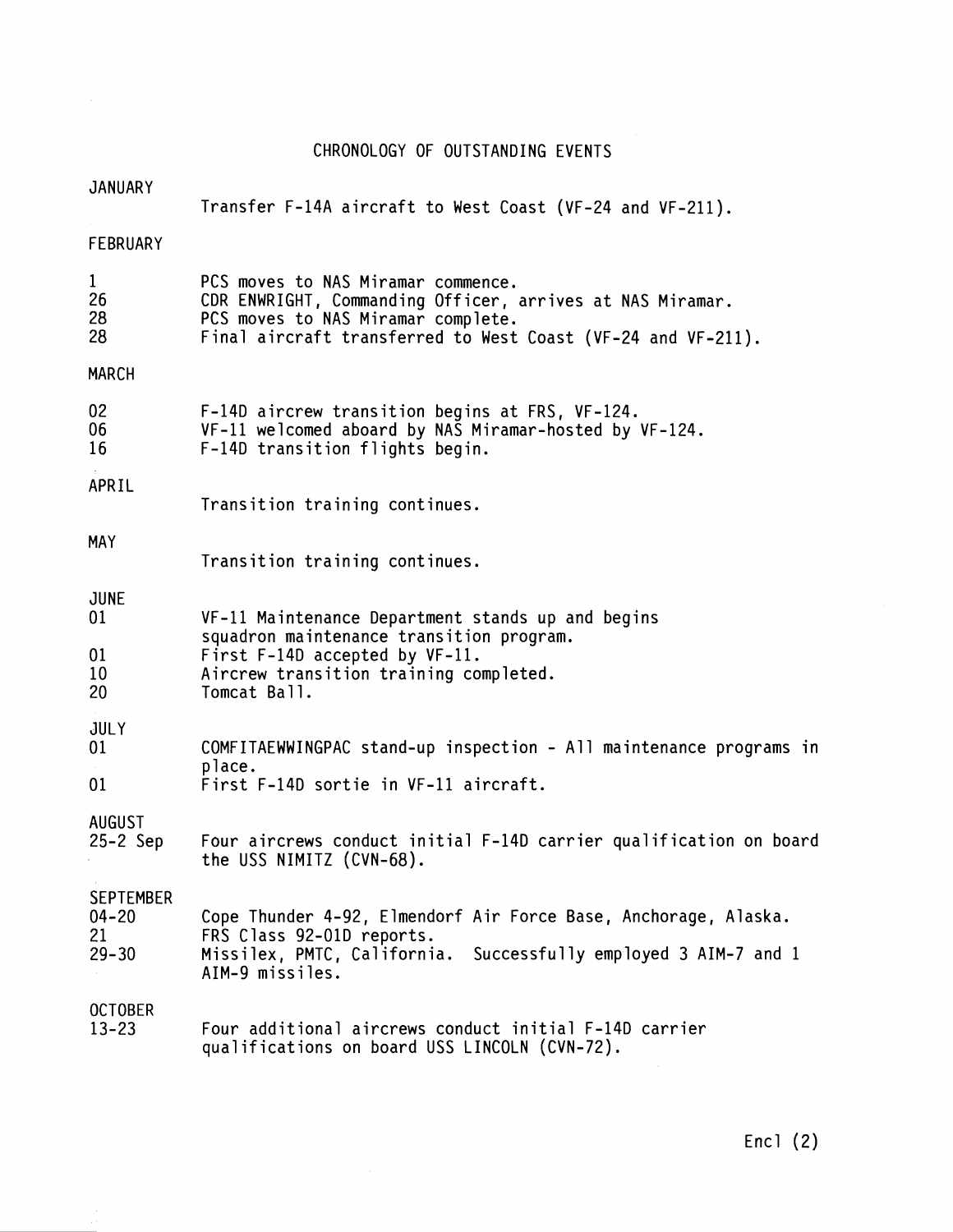| <b>NOVEMBER</b><br>-23<br>-30 | PXO, CDR Michael Crisp reports.<br>FRS Class 92-02D reports. |
|-------------------------------|--------------------------------------------------------------|
| DECEMBER                      |                                                              |
|                               | Change of Command, NAS Miramar, CDR Bruce W. Clingan         |
|                               | relieves CDR Leo F. Enwright.                                |
| 08-16                         | Final two aircrews conduct initial F-14D carrier             |

- **qua1 if ications on board USS NIMITZ [CVN-68). 14 31 Holiday leave period.**
- 

 $\sim$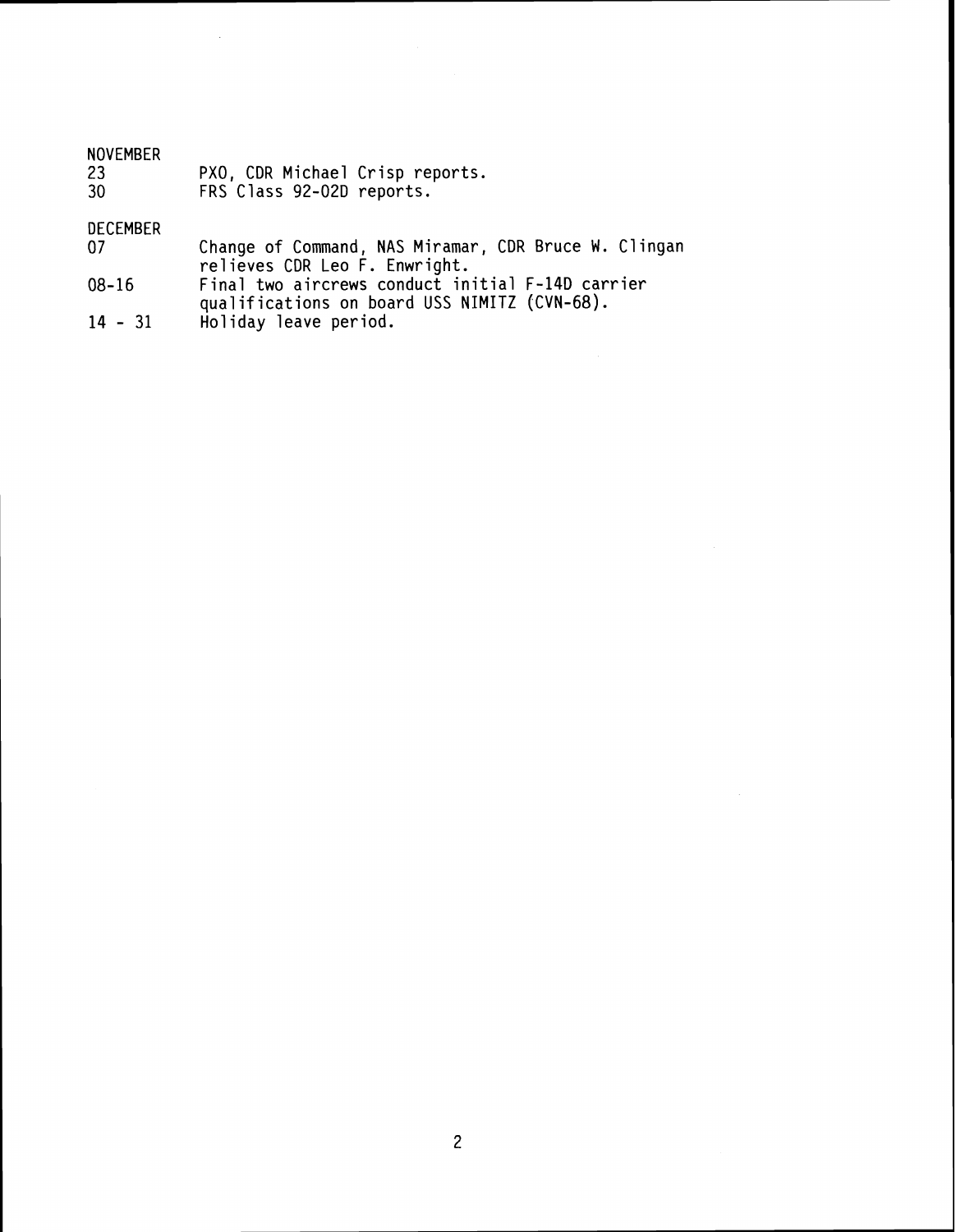## NARRATIVE OF OUTSTANDING EVENTS

The Red Rippers were notified in late 1991 of the possibility that the squadron would transition to the Navy's newest fighter, the F-14D, and move to NAS Miramar in San Diego, California. In January, upon return from a well deserved post Mediterranean cruise standdown/leave period, the squadron received confirmation of the transition. The Rippers immediately began an intensive maintenance and administrative effort to prepare VF-11's personnel and F-14As for transfer. Nearly one hundred personnel were chosen to make the move to the west coast; the remaining squadron personnel were transferred during the first three months of 1992. The squadron's F-14A's were transferred to other fighter squadrons, predominantly VF-24 and VF-211 on the west coast.

Personnel designated to make the transcontinental move to NAS Miramar started a mass exodus from Virginia enroute to California in February. CDR Leo F. Enwright, Commanding Officer, reported on board NAS Miramar on 26 February to start the transition process. All officers making the transition had reported on board NAS Miramar by 28 February.

March marked the beginning of a new era for Fighter Squadron ELEVEN and a new home for the World Famous Red Rippers. VF-124, the west coast Fleet Replacement Squadron (FRS) , along with other Miramar based fighter squadrons, hosted an official welcome aboard for "Arnold" and the rest of the Rippers at the Officer's Club on 6 March 1992.

The process of transitioning the squadron to the F-14D Super Tomcat was initiated under the auspices of VF-124. The transition, which spanned March, April, and May, was completed in early June. The Maintenance Department accepted VF-11's first F-14D, Ripper 100, BUN0 163904, on 1 June.

The annual Fightertown Tomcat Ball took center stage in the month of June with VF-11 participating in this west coast event for the first time. At the Tomcat Follies, the Rippers won the "Best Skit" competition, with a true demonstration of Red Ripper color and tact.

On 1 July the squadron passed the Functional Wing Commander's inspection<br>maintenance programs and LT and LCDR of its maintenance programs and  $LT$ first fleet F-14D sortie in Ripper 100. Throughout July and August, intensive familiarization flights were conducted throughout the southern California operating area. In late August, four aircrews conducted initial carrier qualification on board USS NIMITZ (CVN-68) during the first fleet F-14D shipboard operations.

The Rippers participated in Cope Thunder 4-92 from 4 September through 20 September at Elmendorf Air Force Base, Anchorage, Alaska. Cope Thunder is a NATO exercise involving Navy, Air Force, and ground forces from several countries. The Rippers conducted multi-package strikes against air defenses that included f ixed-wing, rotary, and ground threats. The squadron focused on developing new combat tactics to best exploit the capabilities inherent in the new engines and weapons systems of the F-14D.